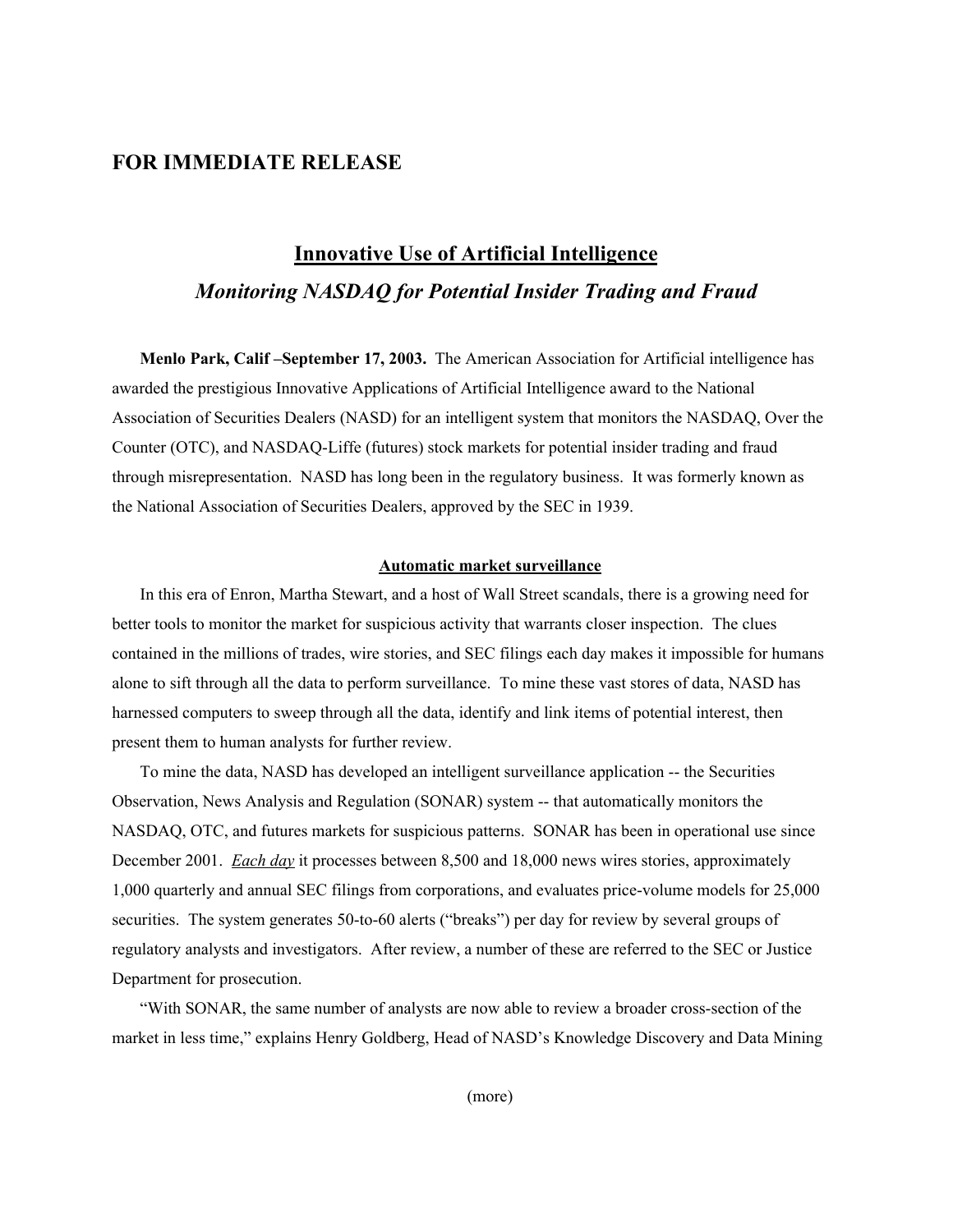team that is responsible for SONAR. "It takes less time to look at more things. The system provides the information humans need to make decisions. It also enforces consistency in the way people evaluate each instance."

#### **How effective is it?**

SONAR has both greatly expanded surveillance coverage to new areas of the market, as well as significantly increased accuracy. It alerts and augments the task of detecting and evaluating potential cases of insider trading and fraud.

While NASD must be circumspect in describing in detail the efficacy of SONAR, it has released some information in this regard. To date, 180 cases have been referred to the SEC or DOJ, including several very high profile cases. When compared to its predecessor application, SONAR generates less alerts, but is three times more accurate in generating real alerts that warrant further investigation. Further, SONAR summarizes and presents information to the human analyst in a more concise form, thus reducing human review time by one-half or more. This time savings has translated into redeploying 9 (out of 30) analysts to later stages of review, resulting in more comprehensive and accurate regulation, according to NASD. As a gauge of NASD management's reaction to the system, the company has continued to fund SONAR and further development. "We are looking to expand to several other areas of regulatory concern," says Goldberg, "such as applying SONAR to the bond market."

#### **AI in the software**

SONAR includes several AI techniques, such as data mining, natural language processing for text mining, intelligent software agents, rule-based inference, and knowledge-based data representation.

"I like the observation made by Patrick Winston (an AI pioneer, and Ford Professor of Artificial Intelligence and Computer Science at the Massachusetts Institute of Technology)," says Goldberg, "that AI in an AI system is like the raisins in raisin bread. They don't occupy much of the loaf, but it isn't raisin bread without them.

 "There's lots of standard data management in SONAR," Goldberg continues, "but the AI, like the raisins, is what makes it really work." Goldberg notes that AI is being used in many innovative ways. "There are people using 15 to 20 year old AI technology for new applications. These new applications demonstrate what we can do with these powerful ideas. Each is an innovative application of AI."

#### **About AAAI's Innovative Applications Awards**

For fifteen years, the American Association for Artificial Intelligence has awarded innovative applications of AI to honor new ways technologists are using AI to make strategic contributions in